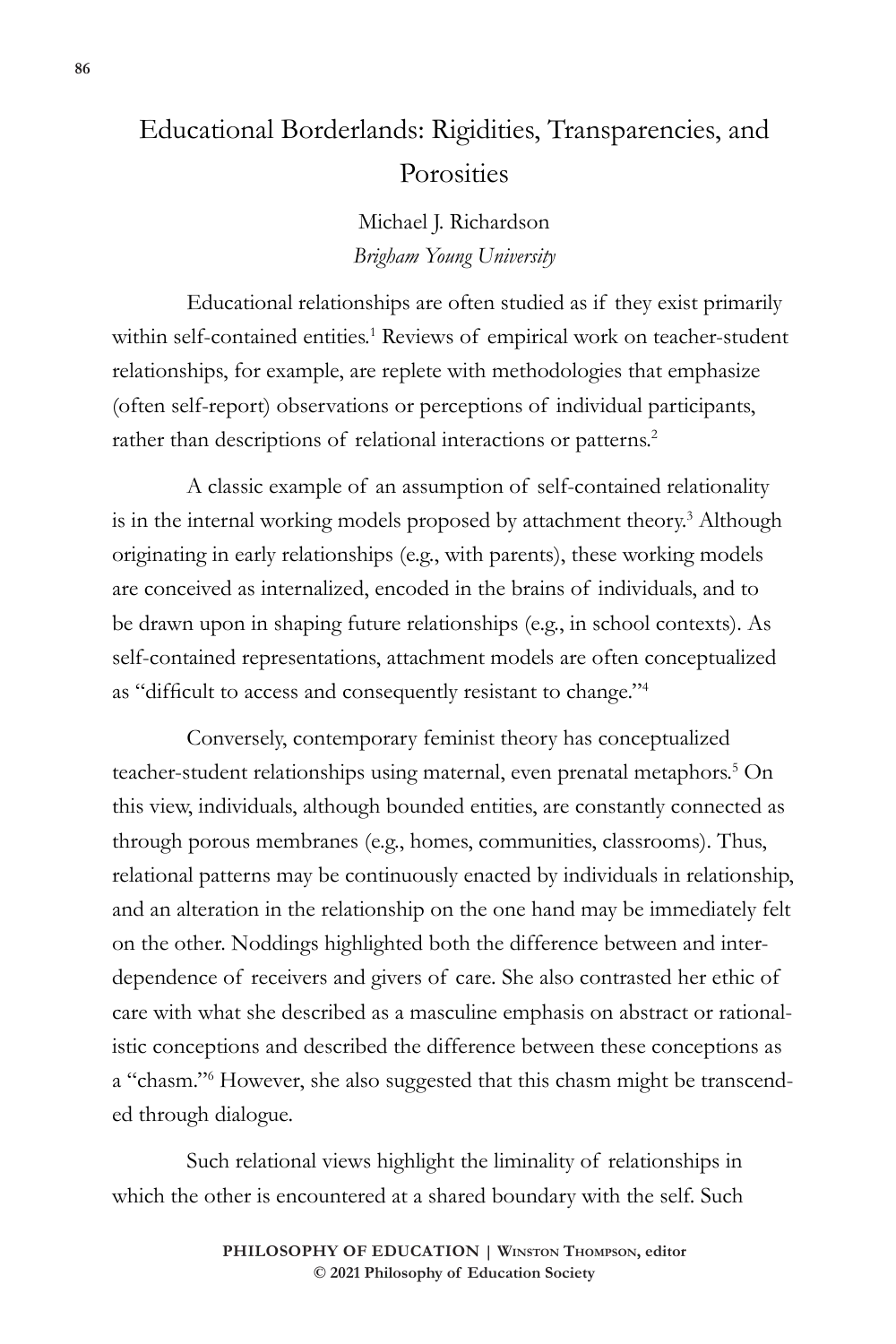boundaries, like the borders between nations or states, can at once be both rigid and porous as they simultaneously shape self and other. Altering a set boundary without consent of the other will likely result in some form of injury and, perhaps, strong resistance or reciprocal violence. However, even with rigid boundaries in place, the influence of the other can be immediately felt at the shared boundary, suggesting porosity. Hence at the boundary of a state, one will often recognize strong influences from a bordering state, such that the furthest reaches of a state on the east and west may be nearly as different from one another culturally as the eastern neighbor is from the western. Such recognition of mutual influence also depends in part on the transparency of the boundary. A boundary "wall" conceals, whereas a window, although rigid and non-porous, reveals. A recognition of such boundary elements has the capacity to reveal the profoundly moral nature of relationships.

The current essay endeavors to describe how teachers and students might jointly explore the nature of boundaries in educational contexts as a *primary* educational aim and suggests three ways in which student-teacher relationships, as well as conceptual and disciplinary relationships, might be understood at such boundaries: by recognizing the rigidity, transparency, or porosity of the boundary.

### DIVERGENT PURPOSES

The presumed purposes of education are multifaceted and, in some cases, divergent. Where divergent they have been described by Kieran Egan as contentious.<sup>7</sup> One example is in Noddings's previously mentioned description of a "chasm" between masculine and feminine ethics, each with different pedagogical implications. Jones similarly contrasted what she described as a "dominant Western model of the autonomous individual subject"with a feminist model that emphasizes dependency.<sup>8</sup> However, rather than describing a chasm between these, Jones suggests that they might be somehow interdependent by suggesting that there might be some ways in which dependency makes "independence possible."9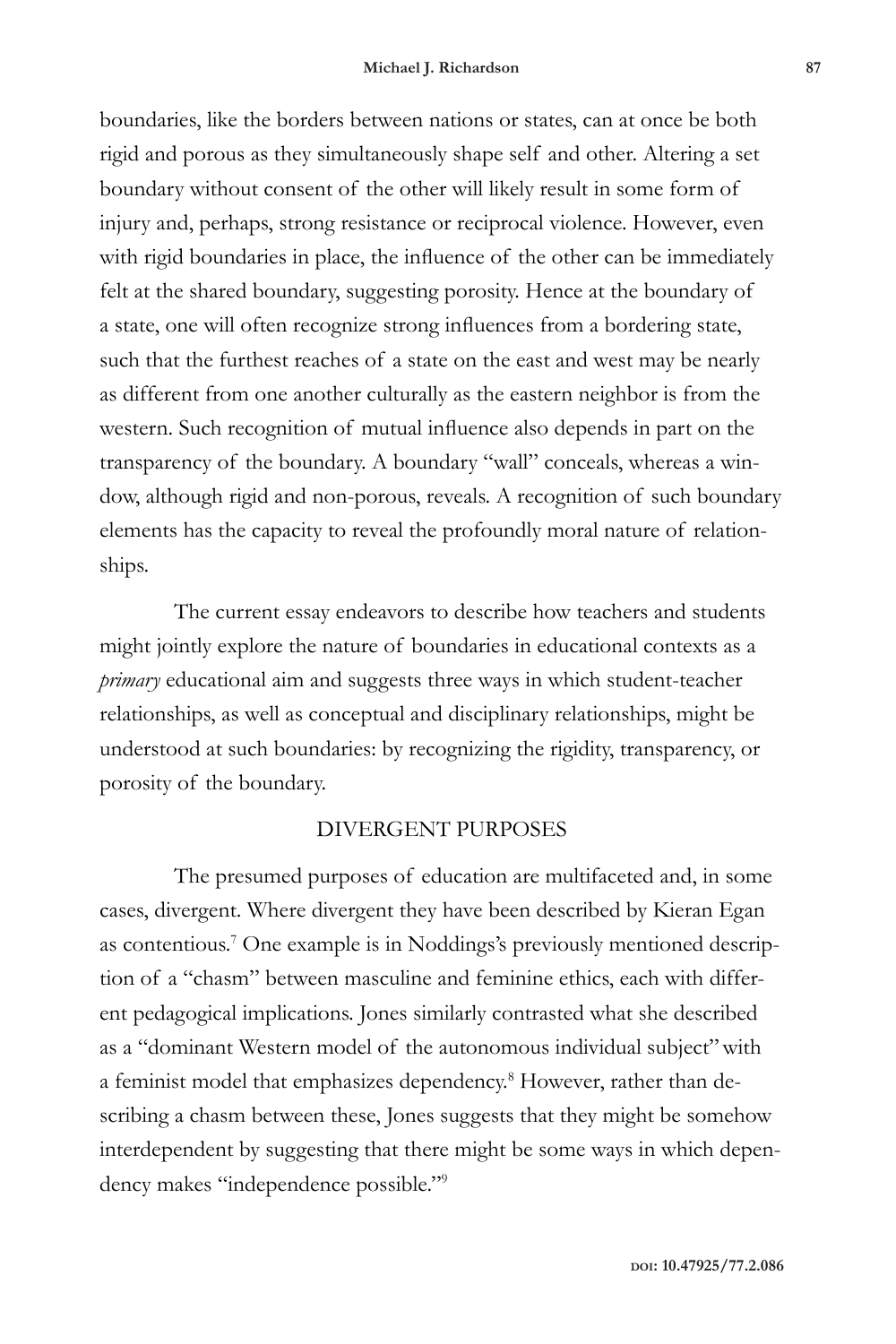### **88 Educational Borderlands**

Similarly, other theorists have identified socialization and individuation as both being legitimate educational purposes.10 However, like Noddings, Egan highlighted what he saw as incompatibilities between these purposes: one representing a pull toward individualization, and another representing a pull toward socialization. Part of the challenge seems to be the difficulty in conceptualizing relationality and an attendant difficulty drawing pragmatic implications,<sup>11</sup> such as for relational practices and assessments. Thus, even systems-focused educators may nod to the system while working first with this individual and then with that individual. Rarely do we conceptualize assessments as pertaining to relationships rather than entities. Does this "B" grade belong to the teacher, the student, both, or to a broader community? Is ADHD within the student or within the classroom relationships? Are working models "internal," or do they describe ongoing patterns of relational interaction, and is it *persons* or *relationships* that have qualities of "security" or "insecurity"?

Another difficulty is the potential of conceptualizing the system itself in self-contained, atomistic ways, as the "Borg" of *Star Trek* fame, in which the individual is primarily a cog in a wheel, and the system as a whole is all that matters—floating around in space until it bumps up against other systems and either assimilates them, is assimilated by them, or is repelled. Pianta emphasizes educational systems and systems within systems. We can see the individual potentially getting lost in his view of systems as he describes an "equipotentiality" of parts that might exist "early in the development of a system" (e.g., "In the beginning of the school year, before roles are created for students") such that different "units" within a system have the potential to "perform each other's function." This, he writes, "refers to something like replaceability and can make a system very flexible." He uses the example of a teacher stepping in to fill the role of an absent colleague and describes how this equipotentiality creates the possibility for quick "recovery" when a part is lost but also "carries redundancy and, at times, inefficiency."12 With such relational approaches we have a risk of losing the individual in the system, of losing the "singular" in original "plurality,"<sup>13</sup> or of seeing relation as "more

**Volume 77 Issue 2**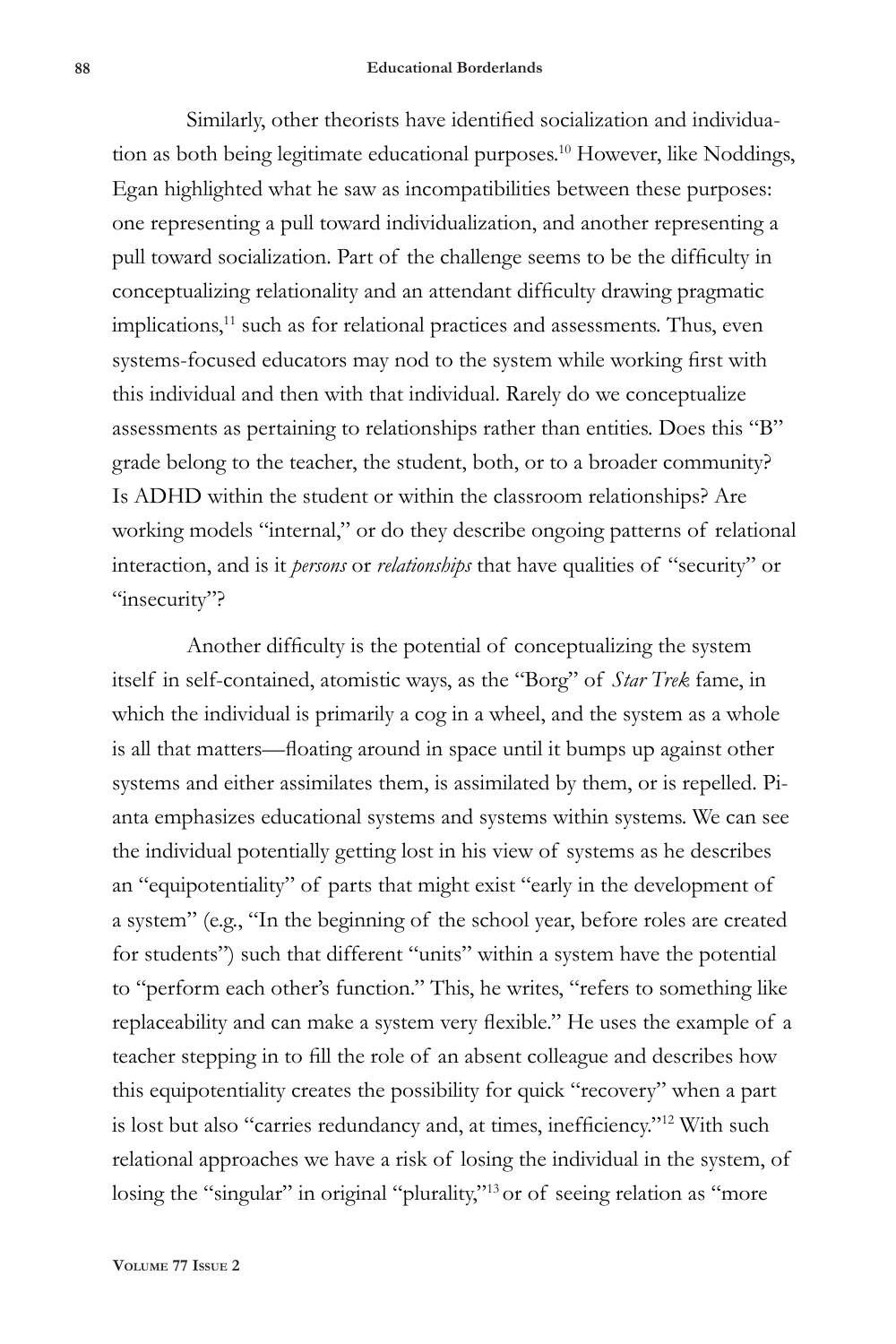real than the things it brings together" such that if we "pull relations out… [we] find no self."<sup>14</sup>

Multiculturalism exists as a contrast (or counterpoint?) to this sort of assimilative "melting pot" model. However, researchers often describe diverse political, cultural, religious and ethnic groups in primarily atomistic ways as cohesive, self-contained entities instead of recognizing ways in which each group might invoke the other, as also individual identities might invoke each other. Piaget recognized both assimilation and accommodation as necessary and continuous organizing processes, and both as interactive between the individual and the environment. Like Jones's conceptualization of dependencies giving rise to independencies, assimilative processes might give rise to accommodative processes (or disequilibrium to equilibrium) and vice versa. There is no plural without the singular, no relation without the individual. One might wonder why ontological primacy of either relations or individuals must be assumed when our daily experience seems to be simultaneity.

## EDUCATION AT THE BOUNDARY

A view of individuals and relations at shared boundaries, where each necessitates the other, allows us to simultaneously reveal both the individual and the relationship. If this simultaneity *is* reality (present or original), then the primary purpose of education might be best described as *cognizing*, or *recognizing*, this reality. Although the word cognition in the English-speaking world has come to suggest an intra-personal act of thinking or knowing, in its original meaning cognition denotes a shared experience. From "cognoscere" ("co-knowledge," or knowing with or together), Latin languages derived words like conocer and conoscere, suggesting a form of interpersonal or relational knowing. These contrast with words suggesting an individualistic experience of "knowing about," such as saber and sapere.<sup>15</sup> The question of how we might know things *together* has gained some attention in the last decade.16

With the semantic altering of the word "cognition" in English seems to have come a pedagogical emphasis on individualistic "learning about," in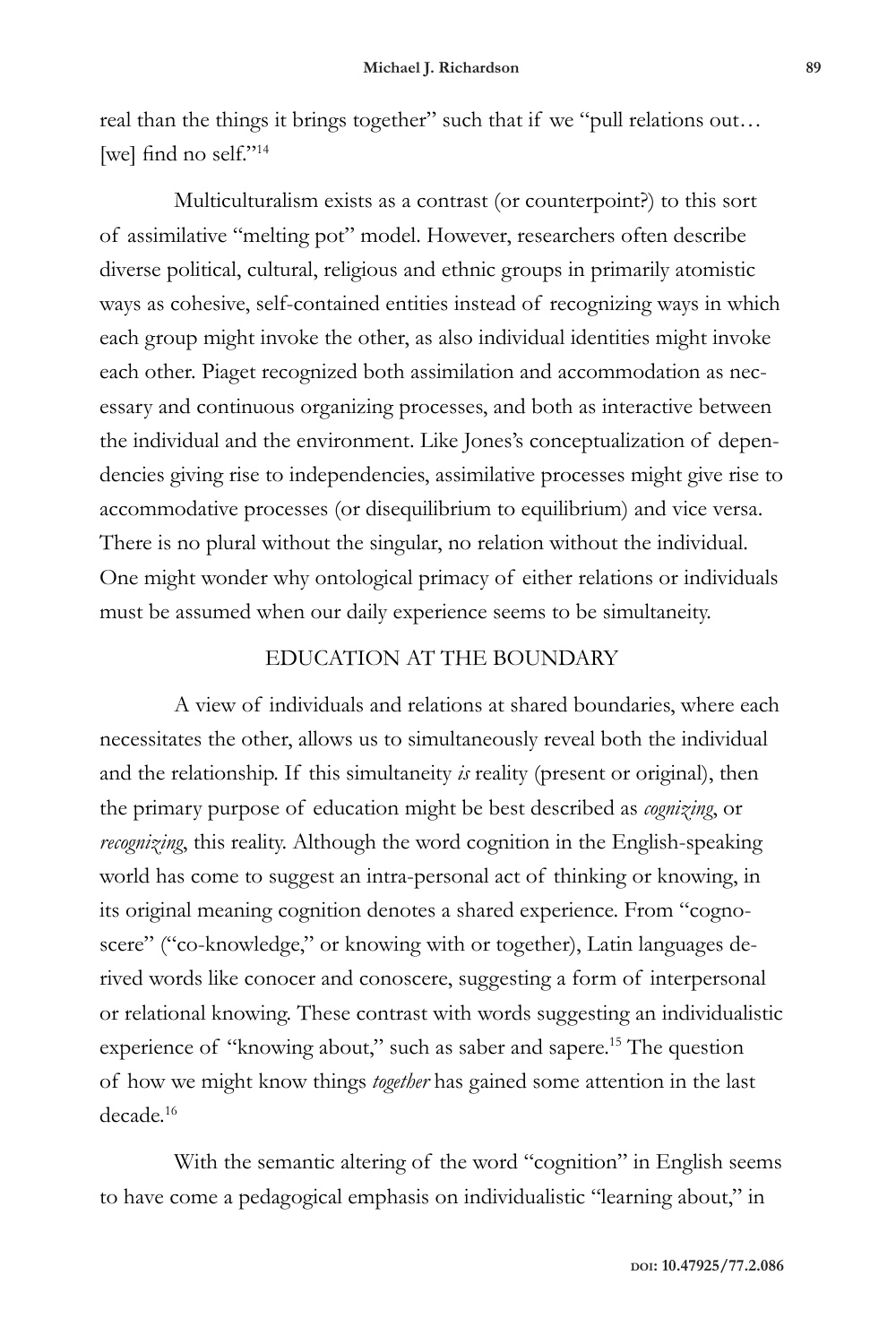#### **90 Educational Borderlands**

which the purposes of education become encapsulated within students. In contrast, we might conceive of an education in which learning is cognizing, or recognizing, in this older sense: specifically, a joint recognition between students and teachers at the boundaries that shape such things as concepts, operations (mental, emotional, or physical), disciplines, communities, states, and interpersonal relations—including those between teachers and students. It is at the boundaries, then, that we might begin to recognize relationships while simultaneously recognizing entities.

With this emphasis on boundaries, at least three taxonomies present themselves as possible pedagogical tools, with recognition (knowing together again) as our educational purpose: rigidity, porosity, and transparency. The rigidity of a boundary refers to the potential of altering the boundary, of moving it this way or that, bending or reshaping it, or of removing it altogether. Levinas describes the boundary between self and Other as rigid, with the Other as fundamentally external, and a violation of that Otherness as "totalization," a conceptual destruction or reformulation of boundaries.<sup>17</sup> With less rigidity, and especially with informed consent, some boundaries might be reshaped. For example, a neighbor recounts how his high school history teacher became frustrated with this student's talking in class. Finally, he said, "If you want to do the talking, how about you teach the lesson next time?" My neighbor took the teacher up on the offer, and not wanting to look foolish in front of his friends, diligently studied the content for the following class meeting and delivered it so successfully that the other students erupted into spontaneous applause. Although perhaps not the outcome for which the teacher had hoped, he admitted that my neighbor had done a nice job teaching the content and asked if he would like to continue to teach the class. The once flexible boundary between student and teacher quickly snapped back into place when my neighbor quipped, "No, that's your job, unless you want to also give me your paycheck!" However, the "damage" of that temporarily altered boundary was done. The brief high of success and applause while in the role of "teacher" had permanently altered my neighbor such that he determined in that moment to become a teacher, and more than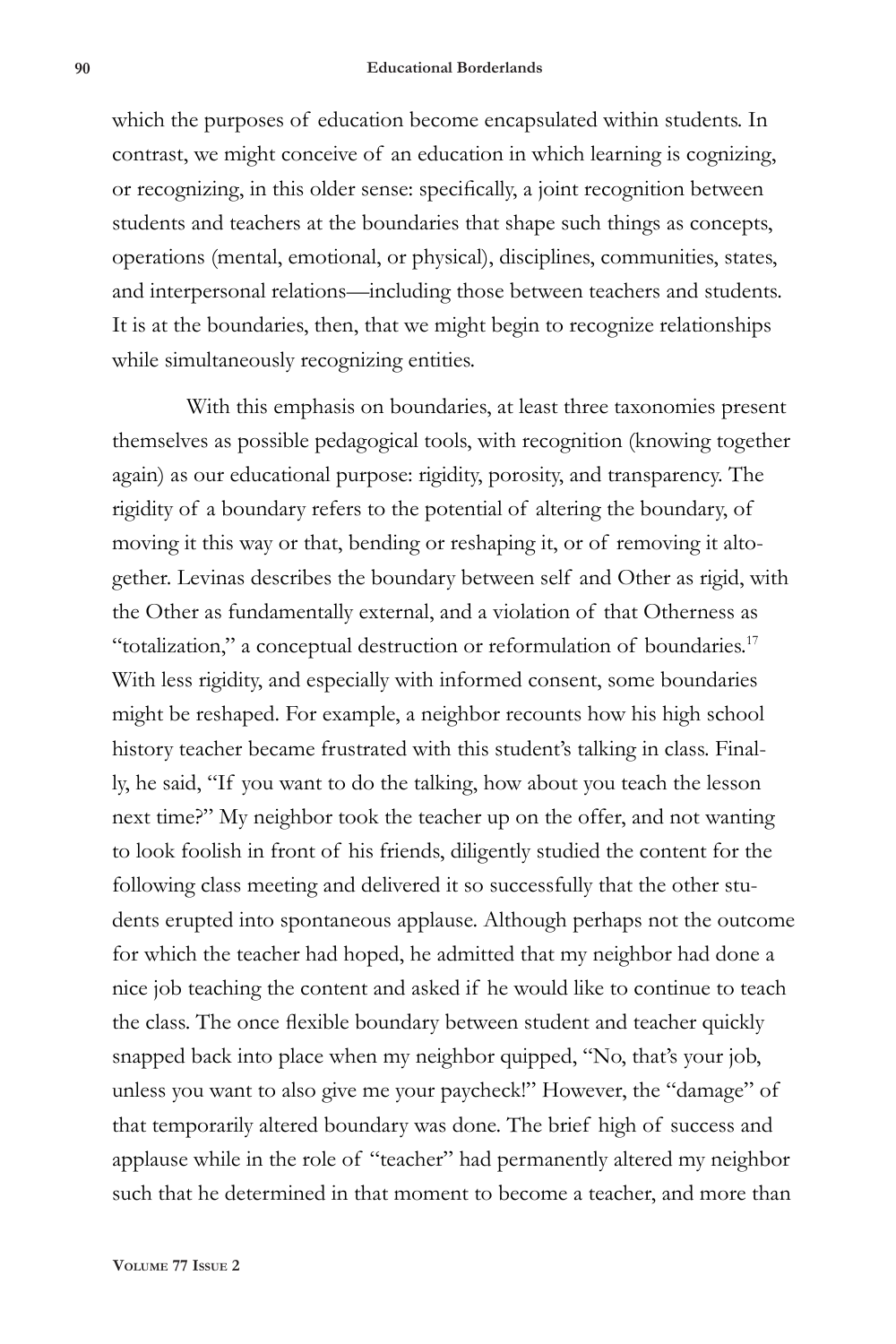three decades later he happily persists in the profession.

A boundary might remain rigid, and yet be porous, allowing a flow of information and influence across the boundary. The boundary, if somewhat rigid, still shapes the nature of the information and influence that crosses it. This is a persistent hope of many educators that they might influence their students across a fairly rigid "teacher-student" boundary—that they may "teach," and their students may "learn." Some of the better teachers, while remaining teachers, become aware and responsive to a reciprocal influence of students across that boundary. Other teachers, while still influenced across the boundary, may be less cognizant of that influence, becoming reactive rather than responsive—or treating students as containers into which they might pour information, rather than as co-knowers in the relationship. Where there is little porosity between self and other, we might become like "cocoons" to each other.<sup>18</sup>

Somewhat independent of rigidity and porosity, a boundary might be more or less transparent. By transparent I mean allowing a view or perspective of the other from the position of the one (and vice versa). In the teacher-student relationship, transparency asks, "What is revealed about the teacher from the view of the student, and vice versa? What is concealed?" A teacher's ability to assess student learning depends on the idea that the teacher-student boundary is somewhat transparent, that the teacher can see things about the student that students might or might not see about themselves or about each other. Grading assumes some level of transparency, and where grading fails to capture the student's experience (as it so often does) we might point to a failure of transparency at the teacher-student boundary. Similarly, student ratings of their teachers, and student recommendations or warnings about teachers to other students, suggest transparency (or lack thereof) in the other direction. By reading student ratings and comments, I have often been made aware of things about my own teaching to which I was previously blind. I have also sometimes been made aware of my own lack of transparency and of the need to better explain my reasons and intentions to my students.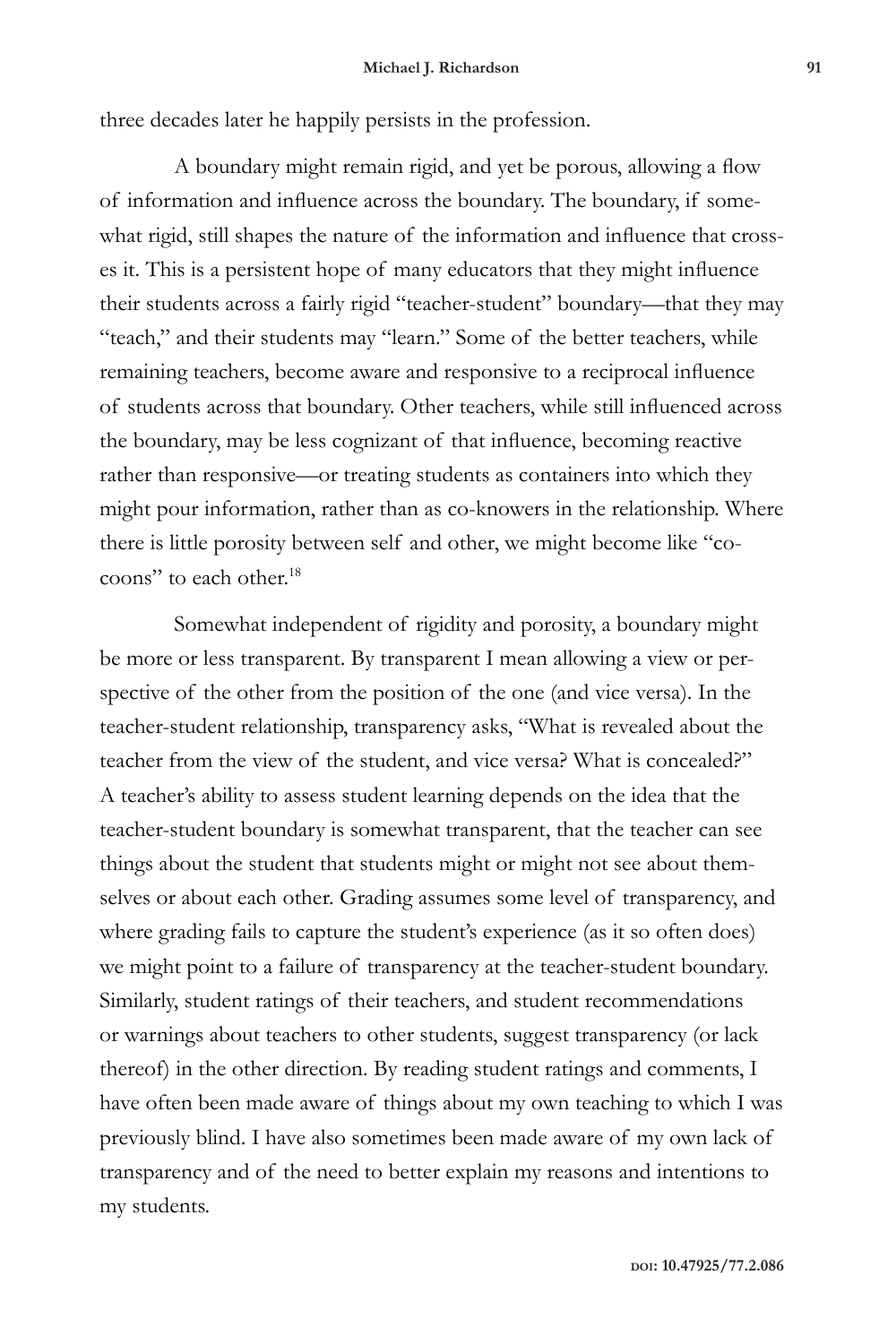### **92 Educational Borderlands**

Recognition of (knowing together again) such boundaries between self and other, between student and teacher, between this concept and that, this operation or that, this ideology and that, is part of the moral purpose of education, and a lack of recognition represents a failure of moral education. An emphasis on recognition is also simply pedagogically sound when it comes to understanding the boundaries between such things as teachers and students, and various operations, concepts, and disciplines. In an art class we might find that the natures of light and shadow, as well as the relationships between them, are best revealed at their shared boundaries. This boundary might be fairly rigid, as at a sharp edge, or less so along a contour. Sometimes light breaks through a porous barrier, as the dappled light in the cast shadow of a tree. And, of course, the transparency and opacity of boundaries (e.g., of shapes and colors) are concepts familiar to artists.

Similarly, in a math class, the nature of addition and subtraction are best revealed in light of one another (transparency). The boundary between these processes appears quite rigid and non-porous early on, but these attributes of the boundary might seem to change when we introduce things like negative numbers, multiplication and division, order of operations, fractions, and exponents. A boundary between maths and arts might also appear rigid, nonporous and opaque, until a student learns (like I finally did in college) that many artistic forms are achieved through geometry, and some of the forms taken by mathematics have foundations in the arts (such as Pythagoras' musical ratios, and Galton's composite portraiture).

### **CONCLUSION**

The divergent purposes of education, as well as the tensions between individuality and relationality so prevalent therein, might be united by a common emphasis on recognition at the boundaries—such as self-other boundaries, teacher-student boundaries, operational boundaries, conceptual boundaries, and disciplinary boundaries. A reformulation of education as recognition (knowing together again) at such boundaries reveals not only the nature of both entities and relationships, but also the profoundly moral nature of education in which the rigidity, porosity, and transparency of bound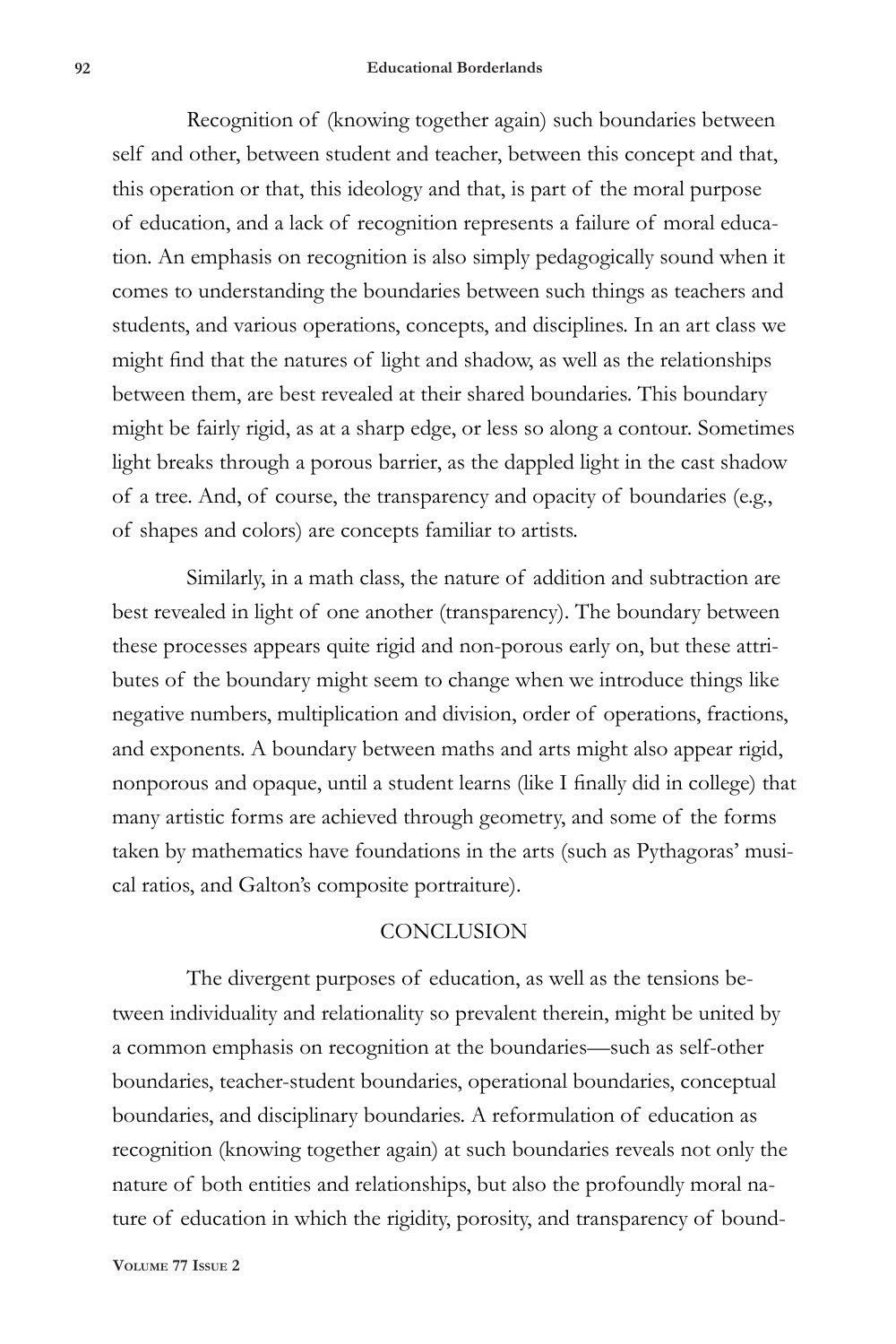aries have real moral consequences.

1 Michael J. Richardson, "Relational Recognition, Educational Liminality, and Teacher-Student Relationships," *Studies in Philosophy and Education* 38, no. 5 (2019): 453-466.

2 Jeffrey Cornelius-White, "Learner-Centered Teacher-Student Relationships are Effective: A Meta-Analysis," *Review of Educational Research* 77, no. 1 (2007): 113- 143; Debora Roorda, Suzanne Jak, Marjolein Zee, Frans J. Oort and Helma M Y Koomen, "Affective Teacher-Student Relationships and Students' Engagement and Achievement: A Meta-Analytic Update and Test of the Mediating Role of Engagement," *School Psychology Review* 46, no. 3 (2017): 239-261.

3 John Bowlby, *Attachment and Loss* (New York: Basic Books, 1969). 4 Heather A. Davis, "Conceptualizing the Role and Influence of Student-Teacher Relationships on Children's Social and Cognitive Development," *Educational Psychologist* 38, no. 4 (2003): 210.

5 Sharon Todd, "Between Body and Spirit: The Liminality of Pedagogical Relationships" In *Re-Imagining Relationships in Education: Ethics, Politics and Practices,* eds. Morwenna Griffiths, Marit Honerød Hoveid, Sharon Todd, and Christine Winter (Chichester, UK: Wiley, 2015).

6 Nel Noddings, *Caring, a Feminine Approach to Ethics and Moral Education* (Berkeley, CA: University of California Press, 1984), 6.

7 Kieran Egan, "Why Education is so Difficult and Contentious," *Teachers College* 

*Record* 103, no. 6 (2001): 923-941.

8 Rachel Jones, "Re-reading Diotima: Resources for a Relational Pedagogy," in *Re-imagining Relationships in Education: Ethics, Politics and Practices,* eds. Morwenna Griffiths, Marit Honerød Hoveid, Sharon Todd, and Christine Winter (Chichester, UK: Wiley, 2015), 2.

9 Jones, "Re-reading Diotima," 19.

10 Gert J. J. Biesta, *The Beautiful Risk of Education* (Boulder, CO: Paradigm Publishers, 2014); Egan, "Why Education is so Difficult and Contentious."